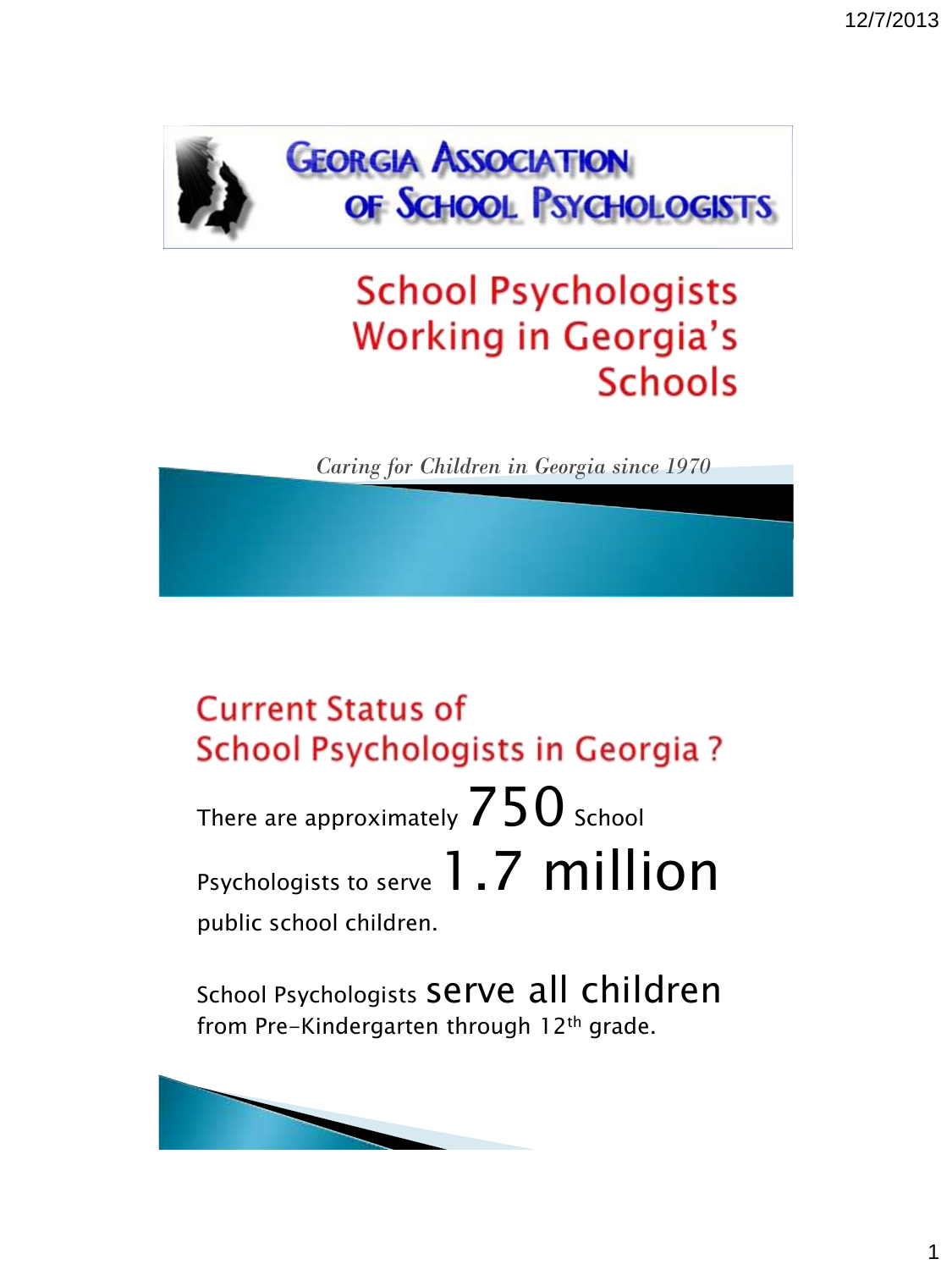# **School Psychologist Training**

School Psychologists have the **highest** training requirement for entry level in the school system.

Typically is an Educational Specialist Degree (EdS or equivalent), which is equivalent to a Master's Degree **plus** 30 hours



# **School Psychologists help with**

- Improve academic engagement and achievement
- Help promote graduation
- Facilitate effective instruction
- Support positive behavior and socially successful students (PBIS resource)
- Support diverse learners
- Create safe, positive school climates
- Strengthen family-school-community partnerships
- Improve assessment and accountability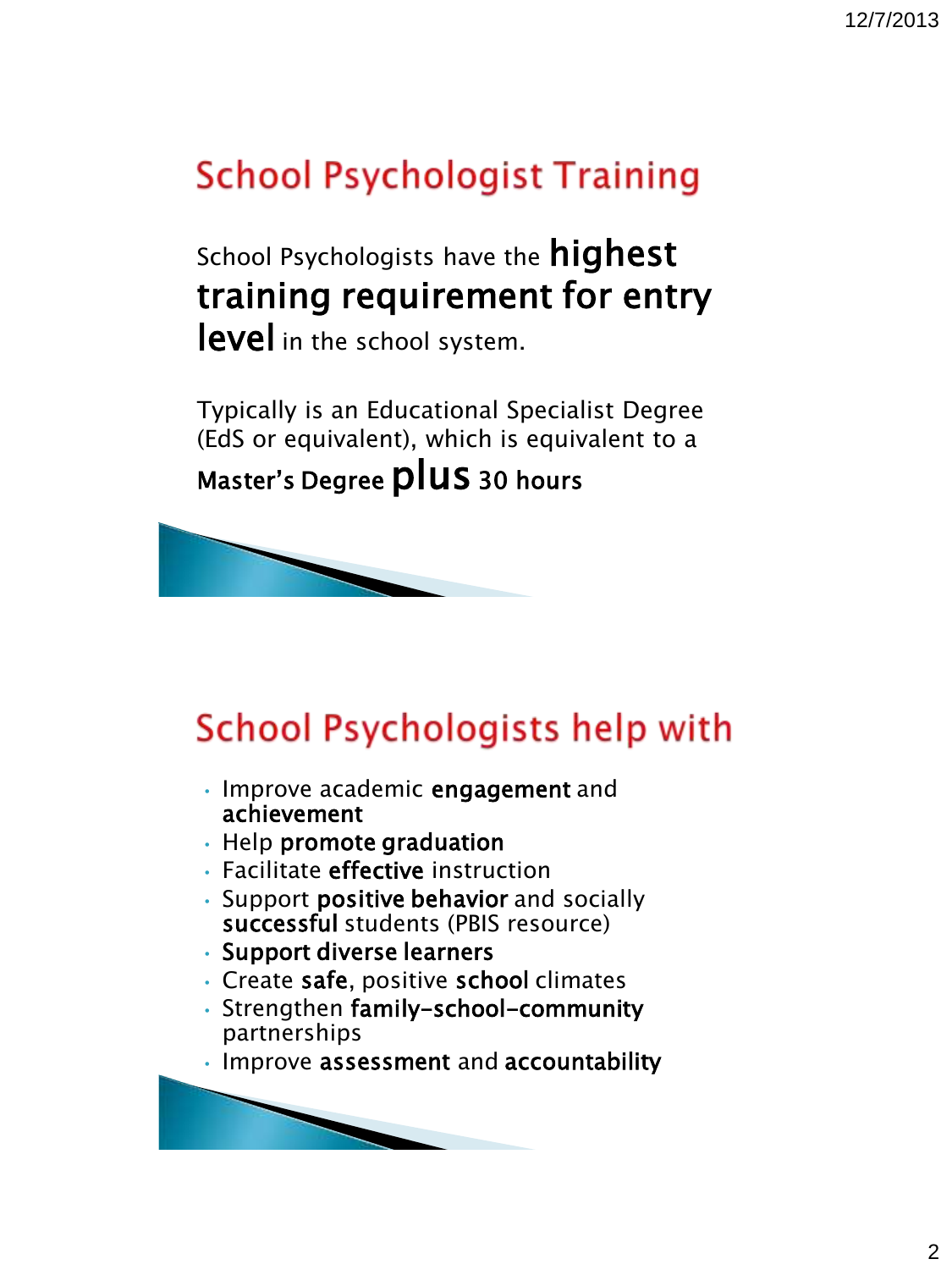### **Current Funding Level** for School Psychologist?

The funding level is  $1:2475$  and has remained at this level for  $22$  years. The National Association of School Psychologists recommends a ratio of  $1:1000$ . All the states around Georgia are **lower** in ratio!



### **School Psych. Workforce Trends?**

#### Over 25% approaching retirement!

Statewide survey of school psychologists in 2010 noted 25% were in the retirement window.

A 2013 statewide survey\* reflected 32% being eligible to retire within 5 years.

Of those who reported, 22% indicated being eligible for retirement in less than 3 years!!

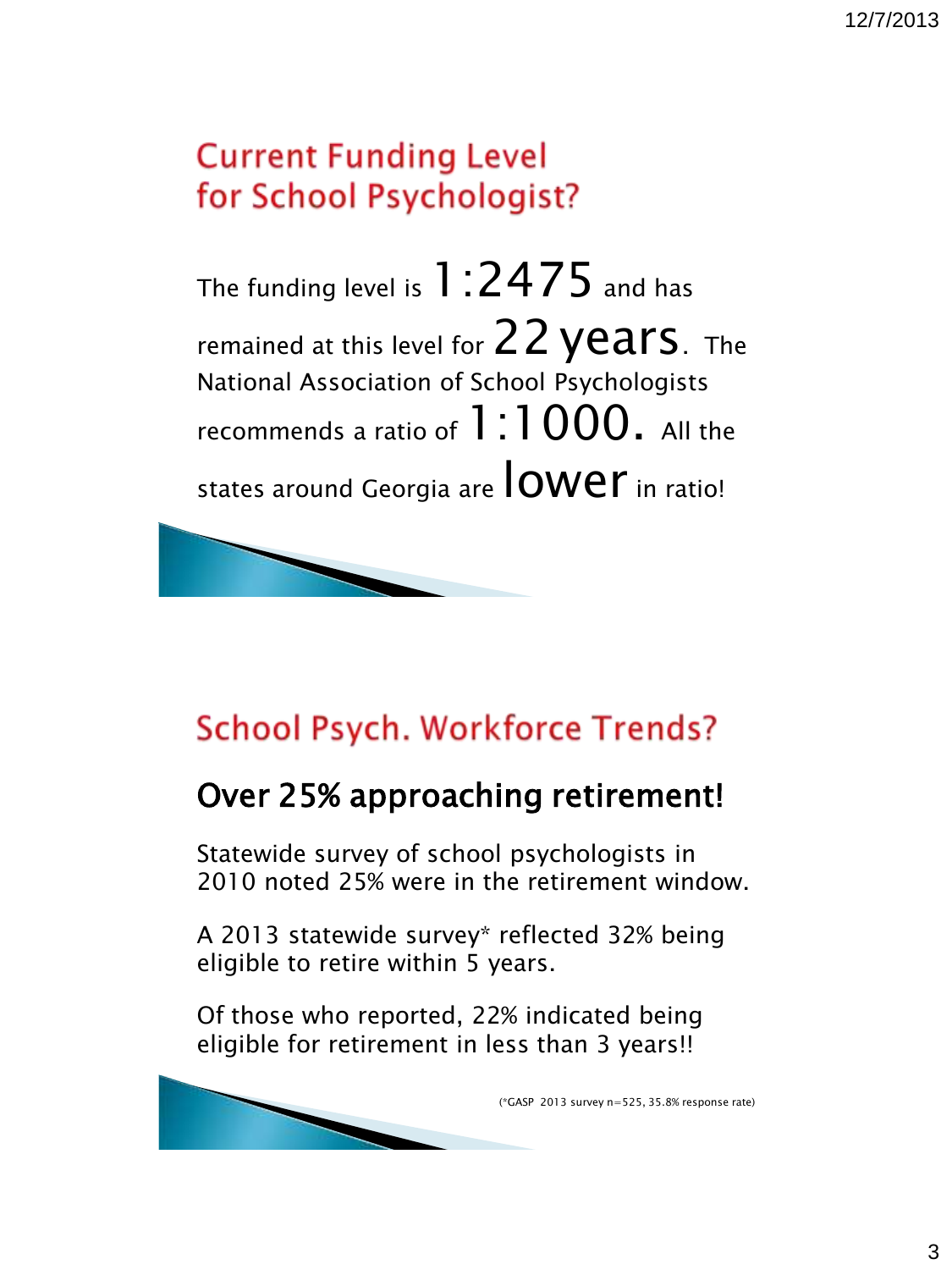# **Critical Shortage Field**

School Psychology Training Programs in Georgia may need to be put on the workforce shortage field listing help to bolster enrollments and to accommodate the approaching large retirement segment.

VSU training program is dissolving adding pressure to the other 3 state training programs.



### **Current Services in the Schools**

Trend Data noted an **INCrease** in per psychologist consultations and **assessments** over the last 5 years.

Meanwhile, there has been an **OVETall** decline of school psychologists by 18% over the same period!

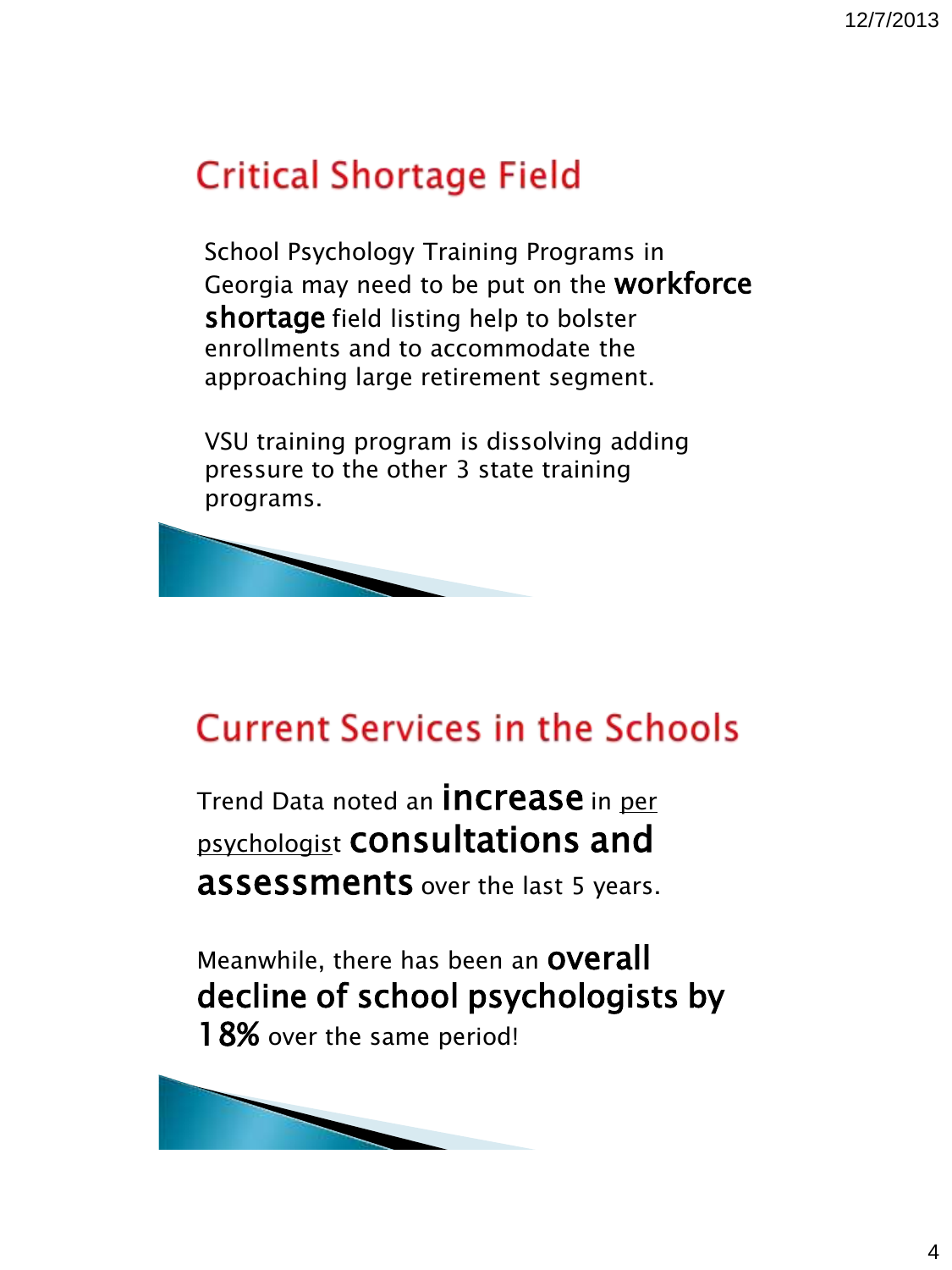### **Negative Trend for Services**

School Psychologists Funded Positions School Years (SY) 2008-2011 open.gov



## **Reported Consults in Schools**

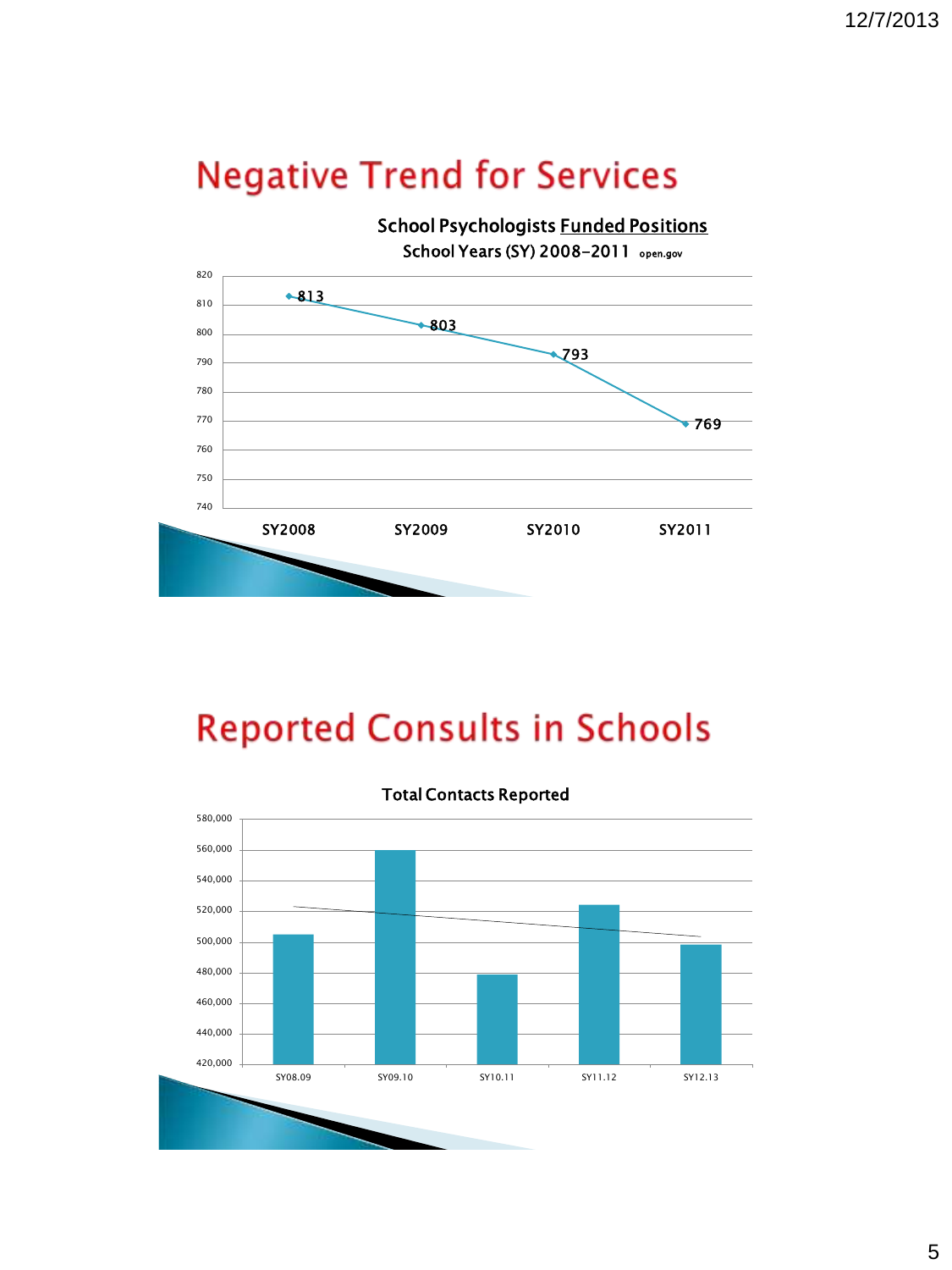

#### **Consultations per School Psychologist**

**Evaluations Per School Psychologist** 



(Full & Partial Evals have increased)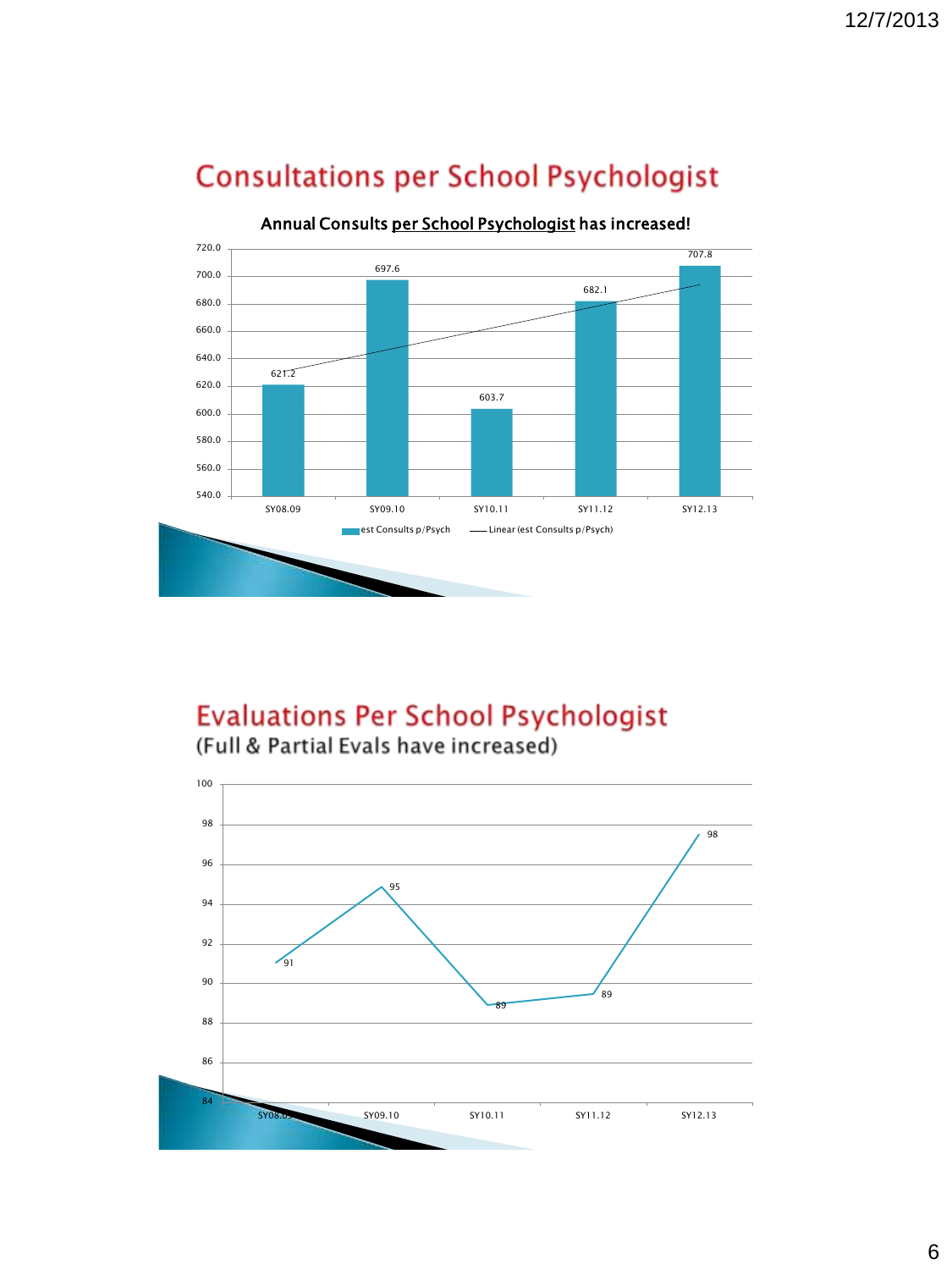# **School Psychologists Roles**

Roles vary and are based on a system needs

Some roles include:

~Assessment, ~Consultation, ~Direct Services, ~Program Planning and Implementation, ~Research, ~Mental Health, ~Crisis Intervention, ~In-Service Trainings to teachers and administrators, ~Functional Behavior Assessments, ~Data and Program Analysis



## **Some Areas of Involvement**

Percent Reporting Some to Total Involvement

| (88%) |
|-------|
| (52%) |
| (65%) |
| (82%) |
|       |

| <b>Parent-Community Liaison-</b> | (49%) |
|----------------------------------|-------|
| <b>Admin-Community Liaison-</b>  | (34%) |

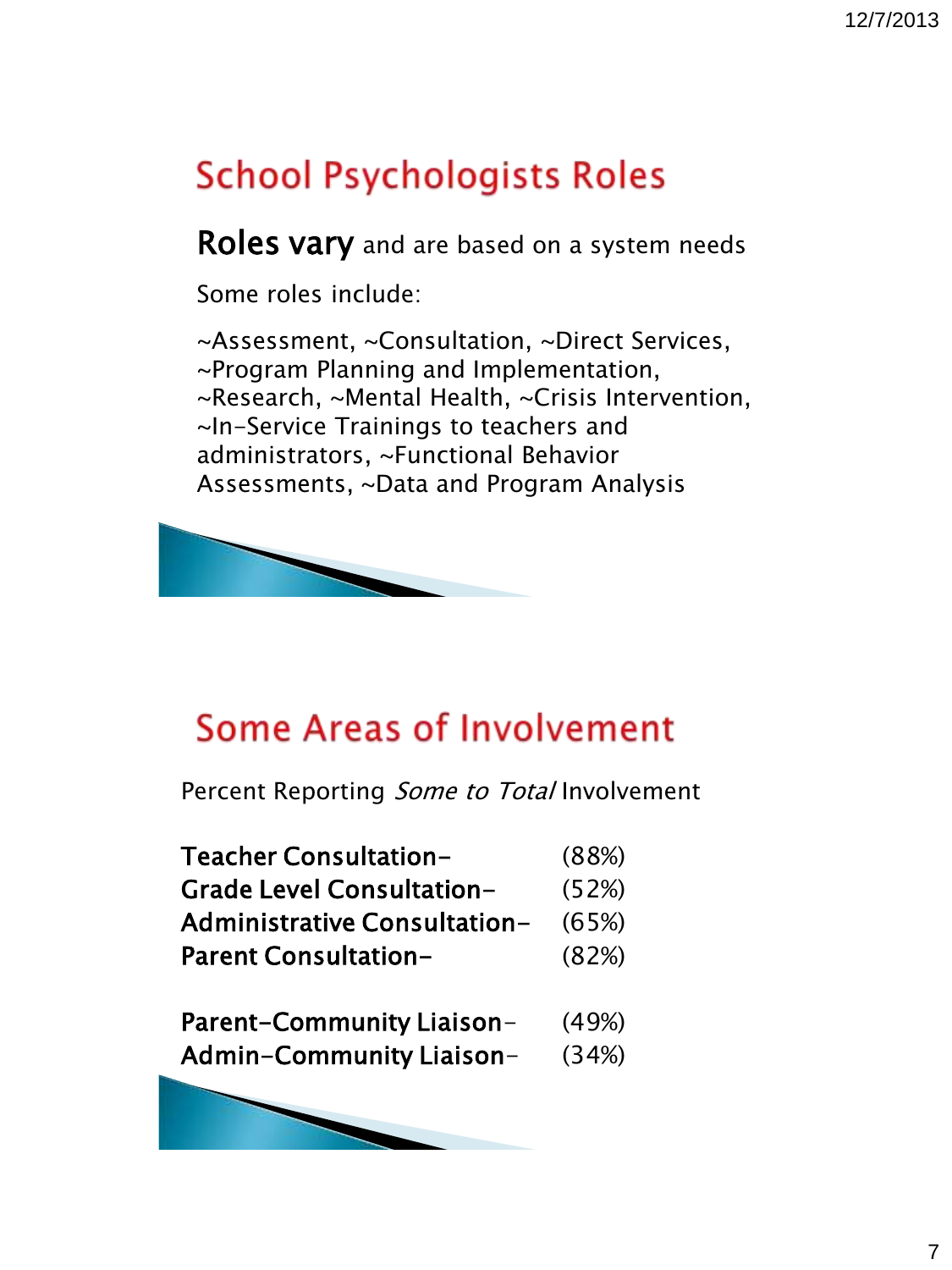## Some Areas of Involvement

Percent Reporting Some to Total Involvement

Data-Based Analytics- (74%)

Pyramid of Intervention (academic or behavior)

| T1 or T2- | (56%) |
|-----------|-------|
| T3 or T4– | (89%) |

Academic Interventions- Develop/ Implement (61%) Behavior Interventions- Develop/ Implement (67%) Schoolwide PBIS- Develop/Implement (14%)



### What is our involvement with **Emotional Crises?**

Over the last 5 years 82% of school psychologists reported participating on a **Crisis team** within a school they serve.

Over the **last 5 years**, 78% of school psychologists reported being involved with crises cases of depression/ anxiety/ or eating disorder with 33% report handling  $6+$ cases.

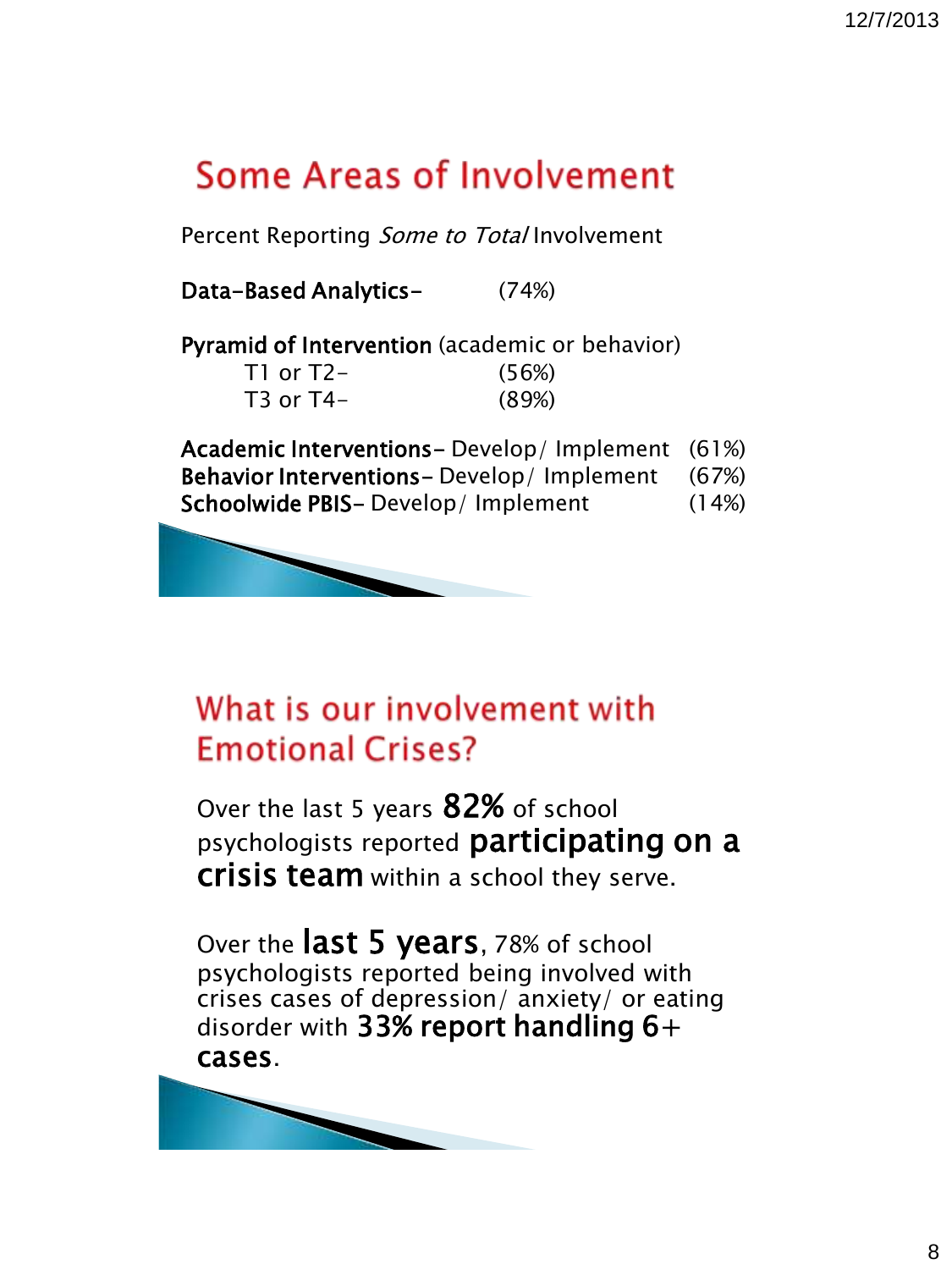## **Suicide Crisis Involvement**

Over a school psychologists career, 7 out of 10 reported dealing with crises involving suicidal threats or interventions.

Within the last 5 years, 72% reported dealing with at least one suicidal prevention/ intervention case with 24% reported (1 in 4 school psych's) involvement in  $6+$  cases.



### **The Take Away**

### School Psychologists

- Have varied roles
- Have a large cohort approaching retirement age
- State funding is stagnant
- Are doing more with less
- Are involved at all levels
- Deal with all stakeholders
- Seemingly deal with more complex issues
- Concentrate services on more significant issues
- Deal with school wide and individual crises